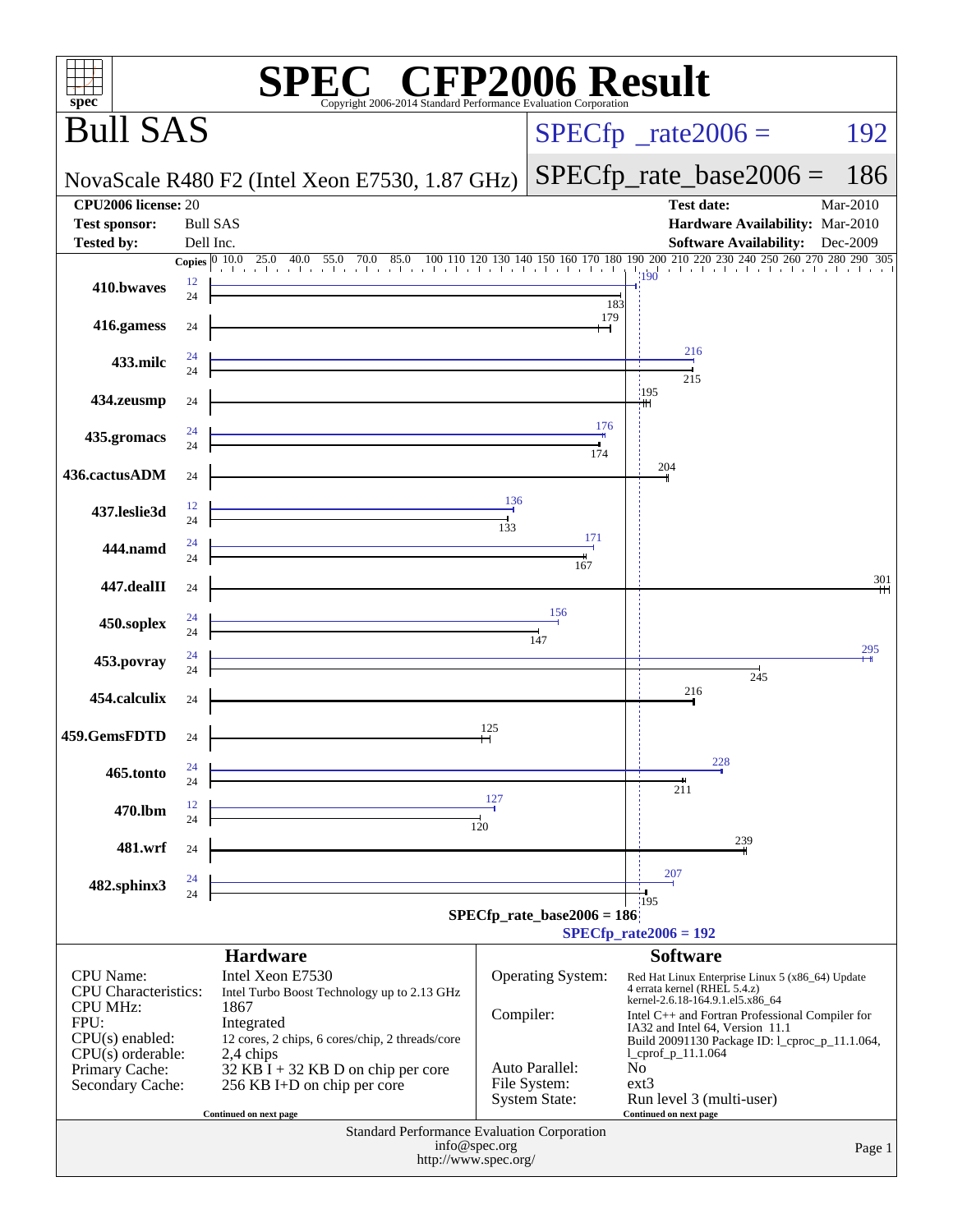

### Bull SAS

### $SPECfp_rate2006 = 192$  $SPECfp_rate2006 = 192$

NovaScale R480 F2 (Intel Xeon E7530, 1.87 GHz)

[SPECfp\\_rate\\_base2006 =](http://www.spec.org/auto/cpu2006/Docs/result-fields.html#SPECfpratebase2006) 186

| <b>CPU2006 license: 20</b>           |                                                                                                                  |                                                            | $Mar-2010$<br><b>Test date:</b>                         |
|--------------------------------------|------------------------------------------------------------------------------------------------------------------|------------------------------------------------------------|---------------------------------------------------------|
| <b>Test sponsor:</b>                 | <b>Bull SAS</b>                                                                                                  |                                                            | Hardware Availability: Mar-2010                         |
| <b>Tested by:</b>                    | Dell Inc.                                                                                                        |                                                            | <b>Software Availability:</b><br>Dec-2009               |
| L3 Cache:<br>Other Cache:<br>Memory: | 12 MB I+D on chip per chip<br>None<br>128 GB (32 x 4 GB DDR3-1066 QR RDIMM, CL7, ECC,<br>downclocked to 978 MHz) | <b>Base Pointers:</b><br>Peak Pointers:<br>Other Software: | 64-bit<br>$32/64$ -bit<br>Binutils 2.18.50.0.7.20080502 |
| Disk Subsystem:<br>Other Hardware:   | 1 x 300 GB 10000 RPM SAS 6Gb<br>None                                                                             |                                                            |                                                         |

| <b>Results Table</b> |                |                |                |                |             |                |            |                        |                |              |                |              |                |              |
|----------------------|----------------|----------------|----------------|----------------|-------------|----------------|------------|------------------------|----------------|--------------|----------------|--------------|----------------|--------------|
| <b>Base</b>          |                |                |                |                | <b>Peak</b> |                |            |                        |                |              |                |              |                |              |
| <b>Benchmark</b>     | <b>Copies</b>  | <b>Seconds</b> | Ratio          | <b>Seconds</b> | Ratio       | <b>Seconds</b> | Ratio      | <b>Copies</b>          | <b>Seconds</b> | <b>Ratio</b> | <b>Seconds</b> | <b>Ratio</b> | <b>Seconds</b> | <b>Ratio</b> |
| 410.bwayes           | 24             | 1779           | 183            | 1780           | 183         | 1780           | <b>183</b> | 12                     | 858            | 190          | 857            | <b>190</b>   | 856            | 190          |
| 416.gamess           | 24             | 2712           | 173            | 2626           | 179         | 2630           | 179        | 24                     | 2712           | 173          | 2626           | 179          | 2630           | <u>179</u>   |
| $433$ .milc          | 24             | 1022           | 215            | 1023           | 215         | 1023           | 215        | 24                     | 1020           | 216          | 1021           | 216          | 1020           | 216          |
| $434$ . zeusmp       | 24             | 1121           | 195            | 1128           | 194         | 1112           | <b>196</b> | 24                     | 1121           | 195          | 1128           | 194          | 1112           | 196          |
| 435.gromacs          | 24             | 986            | 174            | 988            | 173         | 984            | 174        | 24                     | 973            | 176          | 971            | 176          | 977            | 175          |
| 436.cactusADM        | 24             | 1401           | 205            | 1405           | 204         | 1406           | 204        | 24                     | 1401           | 205          | 1405           | 204          | 1406           | 204          |
| 437.leslie3d         | 24             | 1697           | 133            | 1699           | 133         | 1702           | 133        | 12                     | 832            | 136          | 834            | 135          | 832            | 136          |
| 444.namd             | 24             | 1154           | 167            | 1154           | 167         | 1147           | 168        | 24                     | 1124           | 171          | 1125           | 171          | 1123           | 171          |
| 447.dealII           | 24             | 917            | 299            | 912            | 301         | 904            | 304        | 24                     | 917            | 299          | 912            | 301          | 904            | 304          |
| 450.soplex           | 24             | 1364           | 147            | 1365           | 147         | 1365           | 147        | 24                     | 1287           | 156          | 1287           | 156          | 1288           | 155          |
| 453.povray           | 24             | 521            | 245            | 520            | 245         | 521            | 245        | 24                     | 438            | 292          | 433            | 295          | 432            | 296          |
| 454.calculix         | 24             | 918            | 216            | 917            | 216         | 916            | 216        | 24                     | 918            | 216          | 917            | 216          | 916            | 216          |
| 459.GemsFDTD         | 24             | 2039           | <u>125</u>     | 2037           | 125         | 2098           | 121        | 24                     | 2039           | 125          | 2037           | 125          | 2098           | 121          |
| $465$ .tonto         | 24             | 1120           | 211            | 1111           | 212         | 1118           | 211        | 24                     | 1034           | 228          | 1036           | 228          | 1032           | 229          |
| 470.1bm              | 24             | 2739           | 120            | 2739           | 120         | 2739           | 120        | 12                     | 1299           | 127          | 1299           | <u>127</u>   | 1299           | 127          |
| 481.wrf              | 24             | 1124           | 238            | 1124           | 239         | 1120           | 239        | 24                     | 1124           | 238          | 1124           | 239          | 1120           | 239          |
| 482.sphinx3          | 24             | 2399           | 195            | 2402           | 195         | 2406           | 194        | 24                     | 2260           | 207          | 2260           | 207          | 2260           | 207          |
| r.                   | $\mathbf{I}$ . | $\cdot$        | $\blacksquare$ | 1.1.1.1        |             |                | $T = 1.1$  | 1.11<br>$\blacksquare$ | $\cdots$       |              |                |              |                |              |

Results appear in the [order in which they were run.](http://www.spec.org/auto/cpu2006/Docs/result-fields.html#RunOrder) Bold underlined text [indicates a median measurement.](http://www.spec.org/auto/cpu2006/Docs/result-fields.html#Median)

#### **[Submit Notes](http://www.spec.org/auto/cpu2006/Docs/result-fields.html#SubmitNotes)**

The config file option 'submit' was used. numactl was used to bind copies to the cores

#### **[Operating System Notes](http://www.spec.org/auto/cpu2006/Docs/result-fields.html#OperatingSystemNotes)**

'ulimit -s unlimited' was used to set the stacksize to unlimited prior to run

#### **[Platform Notes](http://www.spec.org/auto/cpu2006/Docs/result-fields.html#PlatformNotes)**

 vm.zone\_reclaim\_mode = 1 in /etc/sysctl.conf file BIOS Settings: Power Management = Maximum Performance (Default = Active Power Controller)

> Standard Performance Evaluation Corporation [info@spec.org](mailto:info@spec.org) <http://www.spec.org/>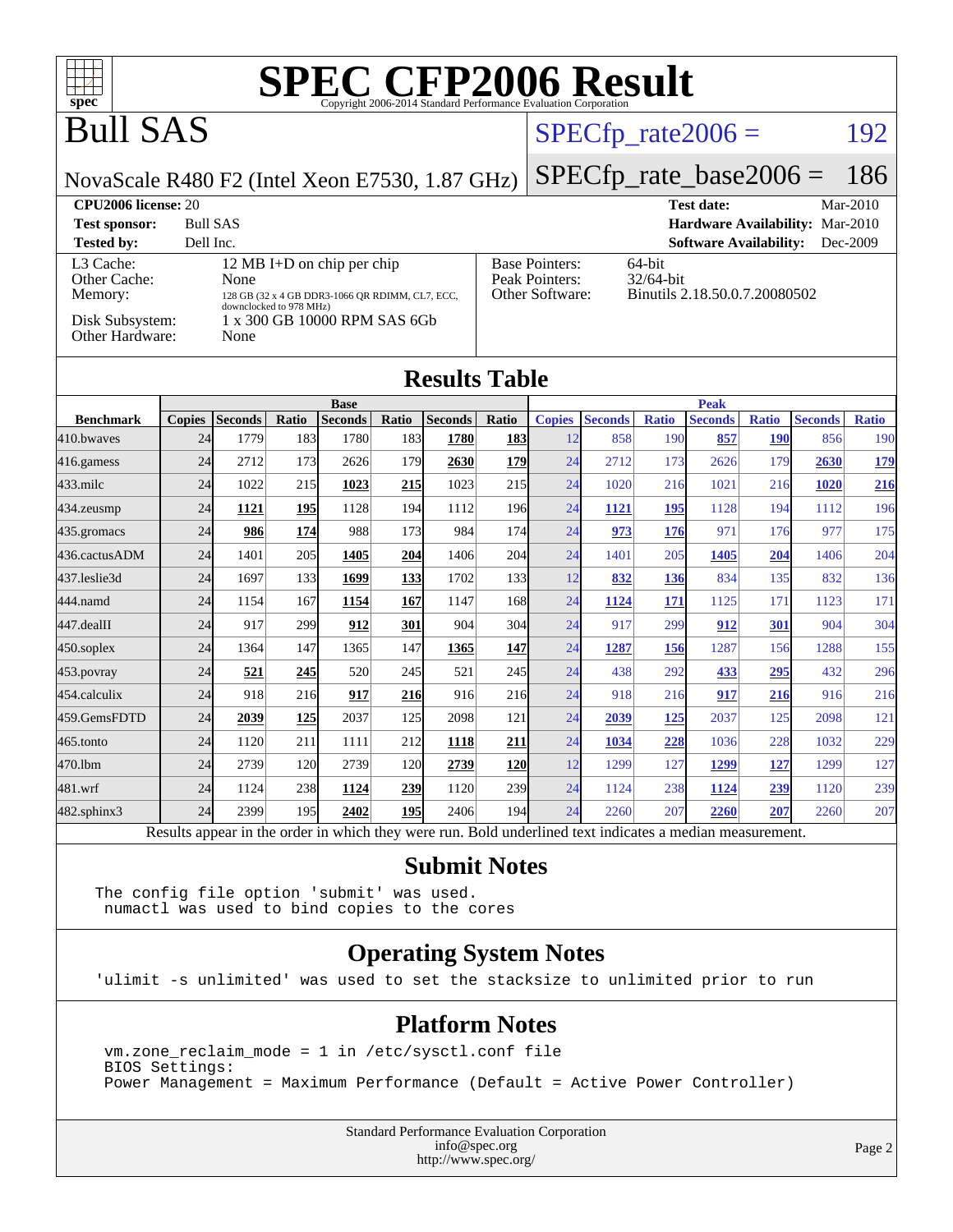

## Bull SAS

 $SPECTp_rate2006 = 192$ 

[SPECfp\\_rate\\_base2006 =](http://www.spec.org/auto/cpu2006/Docs/result-fields.html#SPECfpratebase2006) 186

NovaScale R480 F2 (Intel Xeon E7530, 1.87 GHz)

**[Tested by:](http://www.spec.org/auto/cpu2006/Docs/result-fields.html#Testedby)** Dell Inc. **[Software Availability:](http://www.spec.org/auto/cpu2006/Docs/result-fields.html#SoftwareAvailability)** Dec-2009

**[CPU2006 license:](http://www.spec.org/auto/cpu2006/Docs/result-fields.html#CPU2006license)** 20 **[Test date:](http://www.spec.org/auto/cpu2006/Docs/result-fields.html#Testdate)** Mar-2010 **[Test sponsor:](http://www.spec.org/auto/cpu2006/Docs/result-fields.html#Testsponsor)** Bull SAS **[Hardware Availability:](http://www.spec.org/auto/cpu2006/Docs/result-fields.html#HardwareAvailability)** Mar-2010

#### **[General Notes](http://www.spec.org/auto/cpu2006/Docs/result-fields.html#GeneralNotes)**

The Dell PowerEdge R910 and

 the Bull NovaScale R480 F2 models are electronically equivalent. The results have been measured on a Dell PowerEdge R910 model.

#### **[Base Compiler Invocation](http://www.spec.org/auto/cpu2006/Docs/result-fields.html#BaseCompilerInvocation)**

[C benchmarks](http://www.spec.org/auto/cpu2006/Docs/result-fields.html#Cbenchmarks):  $-m64$ 

[C++ benchmarks:](http://www.spec.org/auto/cpu2006/Docs/result-fields.html#CXXbenchmarks) [icpc -m64](http://www.spec.org/cpu2006/results/res2010q3/cpu2006-20100621-11907.flags.html#user_CXXbase_intel_icpc_64bit_bedb90c1146cab66620883ef4f41a67e)

[Fortran benchmarks](http://www.spec.org/auto/cpu2006/Docs/result-fields.html#Fortranbenchmarks): [ifort -m64](http://www.spec.org/cpu2006/results/res2010q3/cpu2006-20100621-11907.flags.html#user_FCbase_intel_ifort_64bit_ee9d0fb25645d0210d97eb0527dcc06e)

[Benchmarks using both Fortran and C](http://www.spec.org/auto/cpu2006/Docs/result-fields.html#BenchmarksusingbothFortranandC): [icc -m64](http://www.spec.org/cpu2006/results/res2010q3/cpu2006-20100621-11907.flags.html#user_CC_FCbase_intel_icc_64bit_0b7121f5ab7cfabee23d88897260401c) [ifort -m64](http://www.spec.org/cpu2006/results/res2010q3/cpu2006-20100621-11907.flags.html#user_CC_FCbase_intel_ifort_64bit_ee9d0fb25645d0210d97eb0527dcc06e)

#### **[Base Portability Flags](http://www.spec.org/auto/cpu2006/Docs/result-fields.html#BasePortabilityFlags)**

| 410.bwaves: -DSPEC CPU LP64<br>416.gamess: - DSPEC_CPU_LP64 |                                                                |
|-------------------------------------------------------------|----------------------------------------------------------------|
| 433.milc: -DSPEC CPU LP64                                   |                                                                |
| 434.zeusmp: -DSPEC_CPU_LP64                                 |                                                                |
| 435.gromacs: -DSPEC CPU LP64 -nofor main                    |                                                                |
| 436.cactusADM: -DSPEC CPU LP64 -nofor main                  |                                                                |
| 437.leslie3d: -DSPEC CPU LP64                               |                                                                |
| 444.namd: -DSPEC CPU LP64                                   |                                                                |
| 447.dealII: -DSPEC CPU LP64                                 |                                                                |
| 450.soplex: -DSPEC_CPU_LP64                                 |                                                                |
| 453.povray: -DSPEC CPU LP64                                 |                                                                |
| 454.calculix: - DSPEC CPU LP64 - nofor main                 |                                                                |
| 459.GemsFDTD: - DSPEC_CPU_LP64                              |                                                                |
| 465.tonto: - DSPEC CPU LP64                                 |                                                                |
| 470.1bm: - DSPEC CPU LP64                                   |                                                                |
|                                                             | 481.wrf: -DSPEC CPU_LP64 -DSPEC_CPU_CASE_FLAG -DSPEC_CPU_LINUX |
| 482.sphinx3: -DSPEC_CPU_LP64                                |                                                                |

#### **[Base Optimization Flags](http://www.spec.org/auto/cpu2006/Docs/result-fields.html#BaseOptimizationFlags)**

[C benchmarks](http://www.spec.org/auto/cpu2006/Docs/result-fields.html#Cbenchmarks): [-xSSE4.2](http://www.spec.org/cpu2006/results/res2010q3/cpu2006-20100621-11907.flags.html#user_CCbase_f-xSSE42_f91528193cf0b216347adb8b939d4107) [-ipo](http://www.spec.org/cpu2006/results/res2010q3/cpu2006-20100621-11907.flags.html#user_CCbase_f-ipo) [-O3](http://www.spec.org/cpu2006/results/res2010q3/cpu2006-20100621-11907.flags.html#user_CCbase_f-O3) [-no-prec-div](http://www.spec.org/cpu2006/results/res2010q3/cpu2006-20100621-11907.flags.html#user_CCbase_f-no-prec-div) [-static](http://www.spec.org/cpu2006/results/res2010q3/cpu2006-20100621-11907.flags.html#user_CCbase_f-static)

[C++ benchmarks:](http://www.spec.org/auto/cpu2006/Docs/result-fields.html#CXXbenchmarks) [-xSSE4.2](http://www.spec.org/cpu2006/results/res2010q3/cpu2006-20100621-11907.flags.html#user_CXXbase_f-xSSE42_f91528193cf0b216347adb8b939d4107) [-ipo](http://www.spec.org/cpu2006/results/res2010q3/cpu2006-20100621-11907.flags.html#user_CXXbase_f-ipo) [-O3](http://www.spec.org/cpu2006/results/res2010q3/cpu2006-20100621-11907.flags.html#user_CXXbase_f-O3) [-no-prec-div](http://www.spec.org/cpu2006/results/res2010q3/cpu2006-20100621-11907.flags.html#user_CXXbase_f-no-prec-div) [-static](http://www.spec.org/cpu2006/results/res2010q3/cpu2006-20100621-11907.flags.html#user_CXXbase_f-static)

Continued on next page

Standard Performance Evaluation Corporation [info@spec.org](mailto:info@spec.org) <http://www.spec.org/>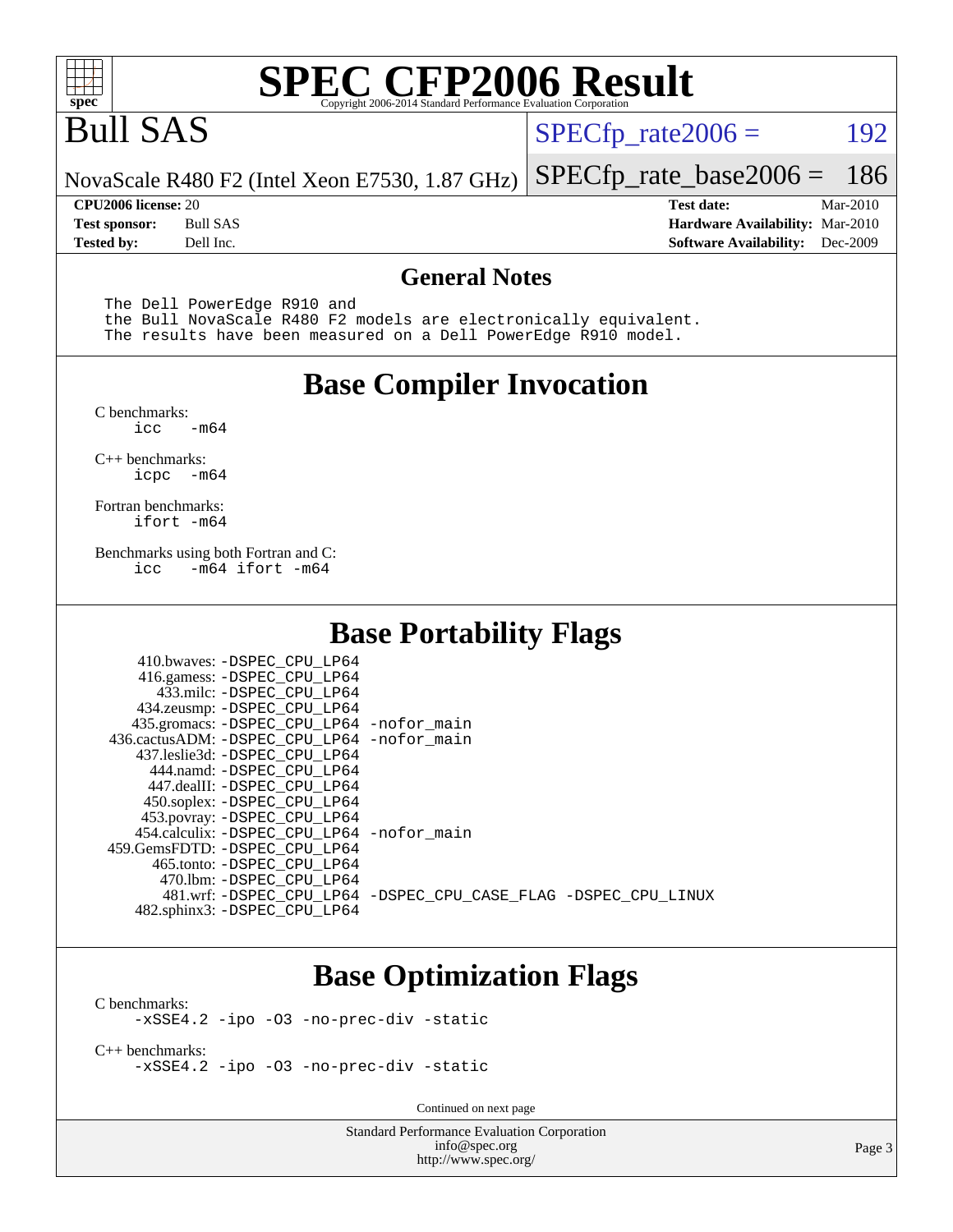

Bull SAS

 $SPECTp_rate2006 = 192$ 

NovaScale R480 F2 (Intel Xeon E7530, 1.87 GHz) [SPECfp\\_rate\\_base2006 =](http://www.spec.org/auto/cpu2006/Docs/result-fields.html#SPECfpratebase2006) 186

**[CPU2006 license:](http://www.spec.org/auto/cpu2006/Docs/result-fields.html#CPU2006license)** 20 **[Test date:](http://www.spec.org/auto/cpu2006/Docs/result-fields.html#Testdate)** Mar-2010 **[Test sponsor:](http://www.spec.org/auto/cpu2006/Docs/result-fields.html#Testsponsor)** Bull SAS **[Hardware Availability:](http://www.spec.org/auto/cpu2006/Docs/result-fields.html#HardwareAvailability)** Mar-2010 **[Tested by:](http://www.spec.org/auto/cpu2006/Docs/result-fields.html#Testedby)** Dell Inc. **[Software Availability:](http://www.spec.org/auto/cpu2006/Docs/result-fields.html#SoftwareAvailability)** Dec-2009

### **[Base Optimization Flags \(Continued\)](http://www.spec.org/auto/cpu2006/Docs/result-fields.html#BaseOptimizationFlags)**

[Fortran benchmarks](http://www.spec.org/auto/cpu2006/Docs/result-fields.html#Fortranbenchmarks): [-xSSE4.2](http://www.spec.org/cpu2006/results/res2010q3/cpu2006-20100621-11907.flags.html#user_FCbase_f-xSSE42_f91528193cf0b216347adb8b939d4107) [-ipo](http://www.spec.org/cpu2006/results/res2010q3/cpu2006-20100621-11907.flags.html#user_FCbase_f-ipo) [-O3](http://www.spec.org/cpu2006/results/res2010q3/cpu2006-20100621-11907.flags.html#user_FCbase_f-O3) [-no-prec-div](http://www.spec.org/cpu2006/results/res2010q3/cpu2006-20100621-11907.flags.html#user_FCbase_f-no-prec-div) [-static](http://www.spec.org/cpu2006/results/res2010q3/cpu2006-20100621-11907.flags.html#user_FCbase_f-static)

[Benchmarks using both Fortran and C](http://www.spec.org/auto/cpu2006/Docs/result-fields.html#BenchmarksusingbothFortranandC): [-xSSE4.2](http://www.spec.org/cpu2006/results/res2010q3/cpu2006-20100621-11907.flags.html#user_CC_FCbase_f-xSSE42_f91528193cf0b216347adb8b939d4107) [-ipo](http://www.spec.org/cpu2006/results/res2010q3/cpu2006-20100621-11907.flags.html#user_CC_FCbase_f-ipo) [-O3](http://www.spec.org/cpu2006/results/res2010q3/cpu2006-20100621-11907.flags.html#user_CC_FCbase_f-O3) [-no-prec-div](http://www.spec.org/cpu2006/results/res2010q3/cpu2006-20100621-11907.flags.html#user_CC_FCbase_f-no-prec-div) [-static](http://www.spec.org/cpu2006/results/res2010q3/cpu2006-20100621-11907.flags.html#user_CC_FCbase_f-static)

**[Peak Compiler Invocation](http://www.spec.org/auto/cpu2006/Docs/result-fields.html#PeakCompilerInvocation)**

[C benchmarks \(except as noted below\)](http://www.spec.org/auto/cpu2006/Docs/result-fields.html#Cbenchmarksexceptasnotedbelow):  $\text{icc}$  -m64

482.sphinx3: [icc -m32](http://www.spec.org/cpu2006/results/res2010q3/cpu2006-20100621-11907.flags.html#user_peakCCLD482_sphinx3_intel_icc_32bit_a6a621f8d50482236b970c6ac5f55f93)

[C++ benchmarks \(except as noted below\):](http://www.spec.org/auto/cpu2006/Docs/result-fields.html#CXXbenchmarksexceptasnotedbelow) [icpc -m64](http://www.spec.org/cpu2006/results/res2010q3/cpu2006-20100621-11907.flags.html#user_CXXpeak_intel_icpc_64bit_bedb90c1146cab66620883ef4f41a67e)

450.soplex: [icpc -m32](http://www.spec.org/cpu2006/results/res2010q3/cpu2006-20100621-11907.flags.html#user_peakCXXLD450_soplex_intel_icpc_32bit_4e5a5ef1a53fd332b3c49e69c3330699)

[Fortran benchmarks](http://www.spec.org/auto/cpu2006/Docs/result-fields.html#Fortranbenchmarks): [ifort -m64](http://www.spec.org/cpu2006/results/res2010q3/cpu2006-20100621-11907.flags.html#user_FCpeak_intel_ifort_64bit_ee9d0fb25645d0210d97eb0527dcc06e)

[Benchmarks using both Fortran and C](http://www.spec.org/auto/cpu2006/Docs/result-fields.html#BenchmarksusingbothFortranandC): [icc -m64](http://www.spec.org/cpu2006/results/res2010q3/cpu2006-20100621-11907.flags.html#user_CC_FCpeak_intel_icc_64bit_0b7121f5ab7cfabee23d88897260401c) [ifort -m64](http://www.spec.org/cpu2006/results/res2010q3/cpu2006-20100621-11907.flags.html#user_CC_FCpeak_intel_ifort_64bit_ee9d0fb25645d0210d97eb0527dcc06e)

#### **[Peak Portability Flags](http://www.spec.org/auto/cpu2006/Docs/result-fields.html#PeakPortabilityFlags)**

| 410.bwaves: -DSPEC CPU LP64                                    |  |
|----------------------------------------------------------------|--|
| 416.gamess: -DSPEC_CPU_LP64                                    |  |
| 433.milc: -DSPEC CPU LP64                                      |  |
| 434.zeusmp: -DSPEC_CPU_LP64                                    |  |
| 435.gromacs: -DSPEC_CPU_LP64 -nofor_main                       |  |
| 436.cactusADM: -DSPEC CPU LP64 -nofor main                     |  |
| 437.leslie3d: -DSPEC CPU LP64                                  |  |
| 444.namd: -DSPEC CPU LP64                                      |  |
| 447.dealII: -DSPEC CPU LP64                                    |  |
| 453.povray: -DSPEC_CPU_LP64                                    |  |
| 454.calculix: -DSPEC_CPU_LP64 -nofor_main                      |  |
| 459.GemsFDTD: -DSPEC CPU LP64                                  |  |
| 465.tonto: -DSPEC CPU LP64                                     |  |
| 470.1bm: - DSPEC CPU LP64                                      |  |
| 481.wrf: -DSPEC_CPU_LP64 -DSPEC_CPU_CASE_FLAG -DSPEC_CPU_LINUX |  |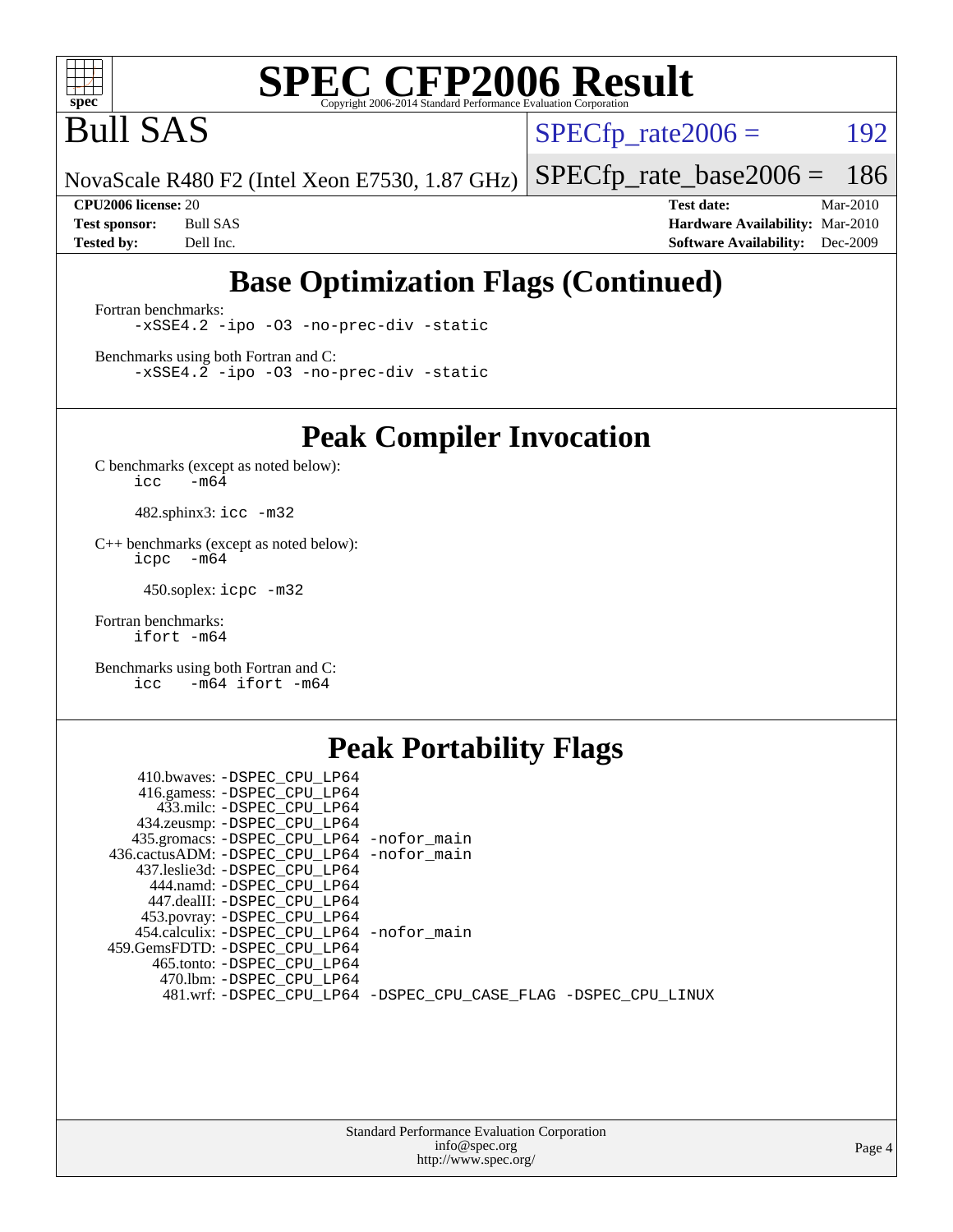

# Bull SAS

 $SPECTp\_rate2006 = 192$ 

NovaScale R480 F2 (Intel Xeon E7530, 1.87 GHz) [SPECfp\\_rate\\_base2006 =](http://www.spec.org/auto/cpu2006/Docs/result-fields.html#SPECfpratebase2006) 186

**[CPU2006 license:](http://www.spec.org/auto/cpu2006/Docs/result-fields.html#CPU2006license)** 20 **[Test date:](http://www.spec.org/auto/cpu2006/Docs/result-fields.html#Testdate)** Mar-2010 **[Test sponsor:](http://www.spec.org/auto/cpu2006/Docs/result-fields.html#Testsponsor)** Bull SAS **[Hardware Availability:](http://www.spec.org/auto/cpu2006/Docs/result-fields.html#HardwareAvailability)** Mar-2010 **[Tested by:](http://www.spec.org/auto/cpu2006/Docs/result-fields.html#Testedby)** Dell Inc. **[Software Availability:](http://www.spec.org/auto/cpu2006/Docs/result-fields.html#SoftwareAvailability)** Dec-2009

### **[Peak Optimization Flags](http://www.spec.org/auto/cpu2006/Docs/result-fields.html#PeakOptimizationFlags)**

#### [C benchmarks](http://www.spec.org/auto/cpu2006/Docs/result-fields.html#Cbenchmarks):

Standard Performance Evaluation Corporation 433.milc: [-xSSE4.2](http://www.spec.org/cpu2006/results/res2010q3/cpu2006-20100621-11907.flags.html#user_peakPASS2_CFLAGSPASS2_LDFLAGS433_milc_f-xSSE42_f91528193cf0b216347adb8b939d4107)(pass 2) [-prof-gen](http://www.spec.org/cpu2006/results/res2010q3/cpu2006-20100621-11907.flags.html#user_peakPASS1_CFLAGSPASS1_LDFLAGS433_milc_prof_gen_e43856698f6ca7b7e442dfd80e94a8fc)(pass 1) [-ipo](http://www.spec.org/cpu2006/results/res2010q3/cpu2006-20100621-11907.flags.html#user_peakPASS2_CFLAGSPASS2_LDFLAGS433_milc_f-ipo)(pass 2) [-O3](http://www.spec.org/cpu2006/results/res2010q3/cpu2006-20100621-11907.flags.html#user_peakPASS2_CFLAGSPASS2_LDFLAGS433_milc_f-O3)(pass 2) [-no-prec-div](http://www.spec.org/cpu2006/results/res2010q3/cpu2006-20100621-11907.flags.html#user_peakPASS2_CFLAGSPASS2_LDFLAGS433_milc_f-no-prec-div)(pass 2) [-static](http://www.spec.org/cpu2006/results/res2010q3/cpu2006-20100621-11907.flags.html#user_peakPASS2_CFLAGSPASS2_LDFLAGS433_milc_f-static)(pass 2) [-prof-use](http://www.spec.org/cpu2006/results/res2010q3/cpu2006-20100621-11907.flags.html#user_peakPASS2_CFLAGSPASS2_LDFLAGS433_milc_prof_use_bccf7792157ff70d64e32fe3e1250b55)(pass 2) [-fno-alias](http://www.spec.org/cpu2006/results/res2010q3/cpu2006-20100621-11907.flags.html#user_peakOPTIMIZE433_milc_f-no-alias_694e77f6c5a51e658e82ccff53a9e63a) [-opt-prefetch](http://www.spec.org/cpu2006/results/res2010q3/cpu2006-20100621-11907.flags.html#user_peakOPTIMIZE433_milc_f-opt-prefetch) 470.lbm:  $-xSSE4$ . 2(pass 2)  $-prof-gen(pass 1) -ipo(pass 2) -O3(pass 2)$  $-prof-gen(pass 1) -ipo(pass 2) -O3(pass 2)$  $-prof-gen(pass 1) -ipo(pass 2) -O3(pass 2)$  $-prof-gen(pass 1) -ipo(pass 2) -O3(pass 2)$  $-prof-gen(pass 1) -ipo(pass 2) -O3(pass 2)$  $-prof-gen(pass 1) -ipo(pass 2) -O3(pass 2)$ [-no-prec-div](http://www.spec.org/cpu2006/results/res2010q3/cpu2006-20100621-11907.flags.html#user_peakPASS2_CFLAGSPASS2_LDFLAGS470_lbm_f-no-prec-div)(pass 2) [-static](http://www.spec.org/cpu2006/results/res2010q3/cpu2006-20100621-11907.flags.html#user_peakPASS2_CFLAGSPASS2_LDFLAGS470_lbm_f-static)(pass 2) [-prof-use](http://www.spec.org/cpu2006/results/res2010q3/cpu2006-20100621-11907.flags.html#user_peakPASS2_CFLAGSPASS2_LDFLAGS470_lbm_prof_use_bccf7792157ff70d64e32fe3e1250b55)(pass 2) [-opt-malloc-options=3](http://www.spec.org/cpu2006/results/res2010q3/cpu2006-20100621-11907.flags.html#user_peakOPTIMIZE470_lbm_f-opt-malloc-options_13ab9b803cf986b4ee62f0a5998c2238) [-ansi-alias](http://www.spec.org/cpu2006/results/res2010q3/cpu2006-20100621-11907.flags.html#user_peakOPTIMIZE470_lbm_f-ansi-alias) [-auto-ilp32](http://www.spec.org/cpu2006/results/res2010q3/cpu2006-20100621-11907.flags.html#user_peakCOPTIMIZE470_lbm_f-auto-ilp32) 482.sphinx3: [-xSSE4.2](http://www.spec.org/cpu2006/results/res2010q3/cpu2006-20100621-11907.flags.html#user_peakOPTIMIZE482_sphinx3_f-xSSE42_f91528193cf0b216347adb8b939d4107) [-ipo](http://www.spec.org/cpu2006/results/res2010q3/cpu2006-20100621-11907.flags.html#user_peakOPTIMIZE482_sphinx3_f-ipo) [-O3](http://www.spec.org/cpu2006/results/res2010q3/cpu2006-20100621-11907.flags.html#user_peakOPTIMIZE482_sphinx3_f-O3) [-no-prec-div](http://www.spec.org/cpu2006/results/res2010q3/cpu2006-20100621-11907.flags.html#user_peakOPTIMIZE482_sphinx3_f-no-prec-div) [-static](http://www.spec.org/cpu2006/results/res2010q3/cpu2006-20100621-11907.flags.html#user_peakOPTIMIZE482_sphinx3_f-static) [-unroll2](http://www.spec.org/cpu2006/results/res2010q3/cpu2006-20100621-11907.flags.html#user_peakCOPTIMIZE482_sphinx3_f-unroll_784dae83bebfb236979b41d2422d7ec2) [C++ benchmarks:](http://www.spec.org/auto/cpu2006/Docs/result-fields.html#CXXbenchmarks) 444.namd: [-xSSE4.2](http://www.spec.org/cpu2006/results/res2010q3/cpu2006-20100621-11907.flags.html#user_peakPASS2_CXXFLAGSPASS2_LDFLAGS444_namd_f-xSSE42_f91528193cf0b216347adb8b939d4107)(pass 2) [-prof-gen](http://www.spec.org/cpu2006/results/res2010q3/cpu2006-20100621-11907.flags.html#user_peakPASS1_CXXFLAGSPASS1_LDFLAGS444_namd_prof_gen_e43856698f6ca7b7e442dfd80e94a8fc)(pass 1) [-ipo](http://www.spec.org/cpu2006/results/res2010q3/cpu2006-20100621-11907.flags.html#user_peakPASS2_CXXFLAGSPASS2_LDFLAGS444_namd_f-ipo)(pass 2) [-O3](http://www.spec.org/cpu2006/results/res2010q3/cpu2006-20100621-11907.flags.html#user_peakPASS2_CXXFLAGSPASS2_LDFLAGS444_namd_f-O3)(pass 2) [-no-prec-div](http://www.spec.org/cpu2006/results/res2010q3/cpu2006-20100621-11907.flags.html#user_peakPASS2_CXXFLAGSPASS2_LDFLAGS444_namd_f-no-prec-div)(pass 2) [-static](http://www.spec.org/cpu2006/results/res2010q3/cpu2006-20100621-11907.flags.html#user_peakPASS2_CXXFLAGSPASS2_LDFLAGS444_namd_f-static)(pass 2) [-prof-use](http://www.spec.org/cpu2006/results/res2010q3/cpu2006-20100621-11907.flags.html#user_peakPASS2_CXXFLAGSPASS2_LDFLAGS444_namd_prof_use_bccf7792157ff70d64e32fe3e1250b55)(pass 2) [-fno-alias](http://www.spec.org/cpu2006/results/res2010q3/cpu2006-20100621-11907.flags.html#user_peakCXXOPTIMIZE444_namd_f-no-alias_694e77f6c5a51e658e82ccff53a9e63a) [-auto-ilp32](http://www.spec.org/cpu2006/results/res2010q3/cpu2006-20100621-11907.flags.html#user_peakCXXOPTIMIZE444_namd_f-auto-ilp32) 447.dealII: basepeak = yes  $450.\text{soplex: } -x\text{SSE4}.2(\text{pass 2}) -\text{prof-gen}(\text{pass 1}) -\text{ipo}(\text{pass 2}) -\text{O3}(\text{pass 2})$ [-no-prec-div](http://www.spec.org/cpu2006/results/res2010q3/cpu2006-20100621-11907.flags.html#user_peakPASS2_CXXFLAGSPASS2_LDFLAGS450_soplex_f-no-prec-div)(pass 2) [-static](http://www.spec.org/cpu2006/results/res2010q3/cpu2006-20100621-11907.flags.html#user_peakPASS2_CXXFLAGSPASS2_LDFLAGS450_soplex_f-static)(pass 2) [-prof-use](http://www.spec.org/cpu2006/results/res2010q3/cpu2006-20100621-11907.flags.html#user_peakPASS2_CXXFLAGSPASS2_LDFLAGS450_soplex_prof_use_bccf7792157ff70d64e32fe3e1250b55)(pass 2) [-opt-malloc-options=3](http://www.spec.org/cpu2006/results/res2010q3/cpu2006-20100621-11907.flags.html#user_peakOPTIMIZE450_soplex_f-opt-malloc-options_13ab9b803cf986b4ee62f0a5998c2238) 453.povray: [-xSSE4.2](http://www.spec.org/cpu2006/results/res2010q3/cpu2006-20100621-11907.flags.html#user_peakPASS2_CXXFLAGSPASS2_LDFLAGS453_povray_f-xSSE42_f91528193cf0b216347adb8b939d4107)(pass 2) [-prof-gen](http://www.spec.org/cpu2006/results/res2010q3/cpu2006-20100621-11907.flags.html#user_peakPASS1_CXXFLAGSPASS1_LDFLAGS453_povray_prof_gen_e43856698f6ca7b7e442dfd80e94a8fc)(pass 1) [-ipo](http://www.spec.org/cpu2006/results/res2010q3/cpu2006-20100621-11907.flags.html#user_peakPASS2_CXXFLAGSPASS2_LDFLAGS453_povray_f-ipo)(pass 2) [-O3](http://www.spec.org/cpu2006/results/res2010q3/cpu2006-20100621-11907.flags.html#user_peakPASS2_CXXFLAGSPASS2_LDFLAGS453_povray_f-O3)(pass 2) [-no-prec-div](http://www.spec.org/cpu2006/results/res2010q3/cpu2006-20100621-11907.flags.html#user_peakPASS2_CXXFLAGSPASS2_LDFLAGS453_povray_f-no-prec-div)(pass 2) [-static](http://www.spec.org/cpu2006/results/res2010q3/cpu2006-20100621-11907.flags.html#user_peakPASS2_CXXFLAGSPASS2_LDFLAGS453_povray_f-static)(pass 2) [-prof-use](http://www.spec.org/cpu2006/results/res2010q3/cpu2006-20100621-11907.flags.html#user_peakPASS2_CXXFLAGSPASS2_LDFLAGS453_povray_prof_use_bccf7792157ff70d64e32fe3e1250b55)(pass 2) [-unroll4](http://www.spec.org/cpu2006/results/res2010q3/cpu2006-20100621-11907.flags.html#user_peakCXXOPTIMIZE453_povray_f-unroll_4e5e4ed65b7fd20bdcd365bec371b81f) [-ansi-alias](http://www.spec.org/cpu2006/results/res2010q3/cpu2006-20100621-11907.flags.html#user_peakCXXOPTIMIZE453_povray_f-ansi-alias) [Fortran benchmarks](http://www.spec.org/auto/cpu2006/Docs/result-fields.html#Fortranbenchmarks): 410.bwaves: [-xSSE4.2](http://www.spec.org/cpu2006/results/res2010q3/cpu2006-20100621-11907.flags.html#user_peakOPTIMIZE410_bwaves_f-xSSE42_f91528193cf0b216347adb8b939d4107) [-ipo](http://www.spec.org/cpu2006/results/res2010q3/cpu2006-20100621-11907.flags.html#user_peakOPTIMIZE410_bwaves_f-ipo) [-O3](http://www.spec.org/cpu2006/results/res2010q3/cpu2006-20100621-11907.flags.html#user_peakOPTIMIZE410_bwaves_f-O3) [-no-prec-div](http://www.spec.org/cpu2006/results/res2010q3/cpu2006-20100621-11907.flags.html#user_peakOPTIMIZE410_bwaves_f-no-prec-div) [-static](http://www.spec.org/cpu2006/results/res2010q3/cpu2006-20100621-11907.flags.html#user_peakOPTIMIZE410_bwaves_f-static) [-opt-prefetch](http://www.spec.org/cpu2006/results/res2010q3/cpu2006-20100621-11907.flags.html#user_peakOPTIMIZE410_bwaves_f-opt-prefetch) 416.gamess: basepeak = yes 434.zeusmp: basepeak = yes 437.leslie3d: [-xSSE4.2](http://www.spec.org/cpu2006/results/res2010q3/cpu2006-20100621-11907.flags.html#user_peakOPTIMIZE437_leslie3d_f-xSSE42_f91528193cf0b216347adb8b939d4107) [-ipo](http://www.spec.org/cpu2006/results/res2010q3/cpu2006-20100621-11907.flags.html#user_peakOPTIMIZE437_leslie3d_f-ipo) [-O3](http://www.spec.org/cpu2006/results/res2010q3/cpu2006-20100621-11907.flags.html#user_peakOPTIMIZE437_leslie3d_f-O3) [-no-prec-div](http://www.spec.org/cpu2006/results/res2010q3/cpu2006-20100621-11907.flags.html#user_peakOPTIMIZE437_leslie3d_f-no-prec-div) [-static](http://www.spec.org/cpu2006/results/res2010q3/cpu2006-20100621-11907.flags.html#user_peakOPTIMIZE437_leslie3d_f-static)  $459.GemsFDTD: basepeak = yes$  465.tonto: [-xSSE4.2](http://www.spec.org/cpu2006/results/res2010q3/cpu2006-20100621-11907.flags.html#user_peakPASS2_FFLAGSPASS2_LDFLAGS465_tonto_f-xSSE42_f91528193cf0b216347adb8b939d4107)(pass 2) [-prof-gen](http://www.spec.org/cpu2006/results/res2010q3/cpu2006-20100621-11907.flags.html#user_peakPASS1_FFLAGSPASS1_LDFLAGS465_tonto_prof_gen_e43856698f6ca7b7e442dfd80e94a8fc)(pass 1) [-ipo](http://www.spec.org/cpu2006/results/res2010q3/cpu2006-20100621-11907.flags.html#user_peakPASS2_FFLAGSPASS2_LDFLAGS465_tonto_f-ipo)(pass 2) [-O3](http://www.spec.org/cpu2006/results/res2010q3/cpu2006-20100621-11907.flags.html#user_peakPASS2_FFLAGSPASS2_LDFLAGS465_tonto_f-O3)(pass 2) [-no-prec-div](http://www.spec.org/cpu2006/results/res2010q3/cpu2006-20100621-11907.flags.html#user_peakPASS2_FFLAGSPASS2_LDFLAGS465_tonto_f-no-prec-div)(pass 2) [-static](http://www.spec.org/cpu2006/results/res2010q3/cpu2006-20100621-11907.flags.html#user_peakPASS2_FFLAGSPASS2_LDFLAGS465_tonto_f-static)(pass 2) [-prof-use](http://www.spec.org/cpu2006/results/res2010q3/cpu2006-20100621-11907.flags.html#user_peakPASS2_FFLAGSPASS2_LDFLAGS465_tonto_prof_use_bccf7792157ff70d64e32fe3e1250b55)(pass 2) [-unroll4](http://www.spec.org/cpu2006/results/res2010q3/cpu2006-20100621-11907.flags.html#user_peakOPTIMIZE465_tonto_f-unroll_4e5e4ed65b7fd20bdcd365bec371b81f) [-auto](http://www.spec.org/cpu2006/results/res2010q3/cpu2006-20100621-11907.flags.html#user_peakOPTIMIZE465_tonto_f-auto) [-inline-calloc](http://www.spec.org/cpu2006/results/res2010q3/cpu2006-20100621-11907.flags.html#user_peakOPTIMIZE465_tonto_f-inline-calloc) [-opt-malloc-options=3](http://www.spec.org/cpu2006/results/res2010q3/cpu2006-20100621-11907.flags.html#user_peakOPTIMIZE465_tonto_f-opt-malloc-options_13ab9b803cf986b4ee62f0a5998c2238) [Benchmarks using both Fortran and C](http://www.spec.org/auto/cpu2006/Docs/result-fields.html#BenchmarksusingbothFortranandC): 435.gromacs: [-xSSE4.2](http://www.spec.org/cpu2006/results/res2010q3/cpu2006-20100621-11907.flags.html#user_peakPASS2_CFLAGSPASS2_FFLAGSPASS2_LDFLAGS435_gromacs_f-xSSE42_f91528193cf0b216347adb8b939d4107)(pass 2) [-prof-gen](http://www.spec.org/cpu2006/results/res2010q3/cpu2006-20100621-11907.flags.html#user_peakPASS1_CFLAGSPASS1_FFLAGSPASS1_LDFLAGS435_gromacs_prof_gen_e43856698f6ca7b7e442dfd80e94a8fc)(pass 1) [-ipo](http://www.spec.org/cpu2006/results/res2010q3/cpu2006-20100621-11907.flags.html#user_peakPASS2_CFLAGSPASS2_FFLAGSPASS2_LDFLAGS435_gromacs_f-ipo)(pass 2) [-O3](http://www.spec.org/cpu2006/results/res2010q3/cpu2006-20100621-11907.flags.html#user_peakPASS2_CFLAGSPASS2_FFLAGSPASS2_LDFLAGS435_gromacs_f-O3)(pass 2) [-no-prec-div](http://www.spec.org/cpu2006/results/res2010q3/cpu2006-20100621-11907.flags.html#user_peakPASS2_CFLAGSPASS2_FFLAGSPASS2_LDFLAGS435_gromacs_f-no-prec-div)(pass 2) [-static](http://www.spec.org/cpu2006/results/res2010q3/cpu2006-20100621-11907.flags.html#user_peakPASS2_CFLAGSPASS2_FFLAGSPASS2_LDFLAGS435_gromacs_f-static)(pass 2) [-prof-use](http://www.spec.org/cpu2006/results/res2010q3/cpu2006-20100621-11907.flags.html#user_peakPASS2_CFLAGSPASS2_FFLAGSPASS2_LDFLAGS435_gromacs_prof_use_bccf7792157ff70d64e32fe3e1250b55)(pass 2) [-opt-prefetch](http://www.spec.org/cpu2006/results/res2010q3/cpu2006-20100621-11907.flags.html#user_peakOPTIMIZE435_gromacs_f-opt-prefetch) [-auto-ilp32](http://www.spec.org/cpu2006/results/res2010q3/cpu2006-20100621-11907.flags.html#user_peakCOPTIMIZE435_gromacs_f-auto-ilp32) Continued on next page

> [info@spec.org](mailto:info@spec.org) <http://www.spec.org/>